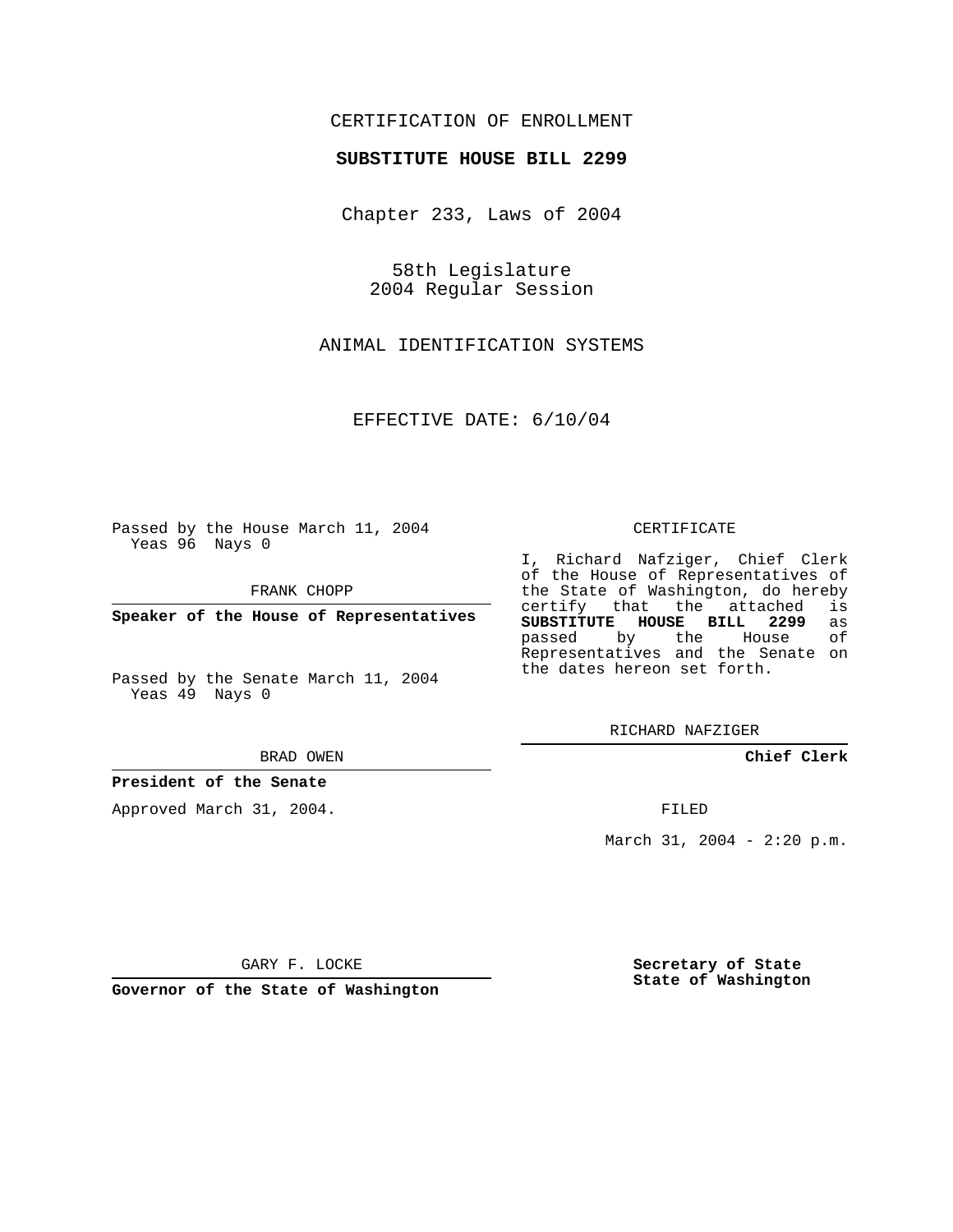# **SUBSTITUTE HOUSE BILL 2299** \_\_\_\_\_\_\_\_\_\_\_\_\_\_\_\_\_\_\_\_\_\_\_\_\_\_\_\_\_\_\_\_\_\_\_\_\_\_\_\_\_\_\_\_\_

\_\_\_\_\_\_\_\_\_\_\_\_\_\_\_\_\_\_\_\_\_\_\_\_\_\_\_\_\_\_\_\_\_\_\_\_\_\_\_\_\_\_\_\_\_

## AS AMENDED BY THE SENATE

Passed Legislature - 2004 Regular Session

## **State of Washington 58th Legislature 2004 Regular Session**

**By** House Committee on Agriculture & Natural Resources (originally sponsored by Representatives Linville, Schoesler, Kenney, McDonald, Hunt, Simpson, G., Haigh, Shabro, Morrell, Clibborn, Newhouse, Clements, Hudgins and Benson; by request of Department of Agriculture)

READ FIRST TIME 01/22/04.

 1 AN ACT Relating to animal identification systems; and adding a new 2 section to chapter 16.57 RCW.

3 BE IT ENACTED BY THE LEGISLATURE OF THE STATE OF WASHINGTON:

 4 NEW SECTION. **Sec. 1.** A new section is added to chapter 16.57 RCW 5 to read as follows:

6 (1) The director may adopt rules:

 (a) To support the agriculture industry in meeting federal requirements for the country-of-origin labeling of meat. Any requirements established under this subsection for country of origin labeling purposes shall be substantially consistent with and shall not exceed the requirements established by the United States department of 12 agriculture; and

 (b) In consultation with the livestock identification advisory board under RCW 16.57.015, to implement federal requirements for animal identification needed to trace the source of livestock for disease control and response purposes.

17 (2) The director may cooperate with and enter into agreements with